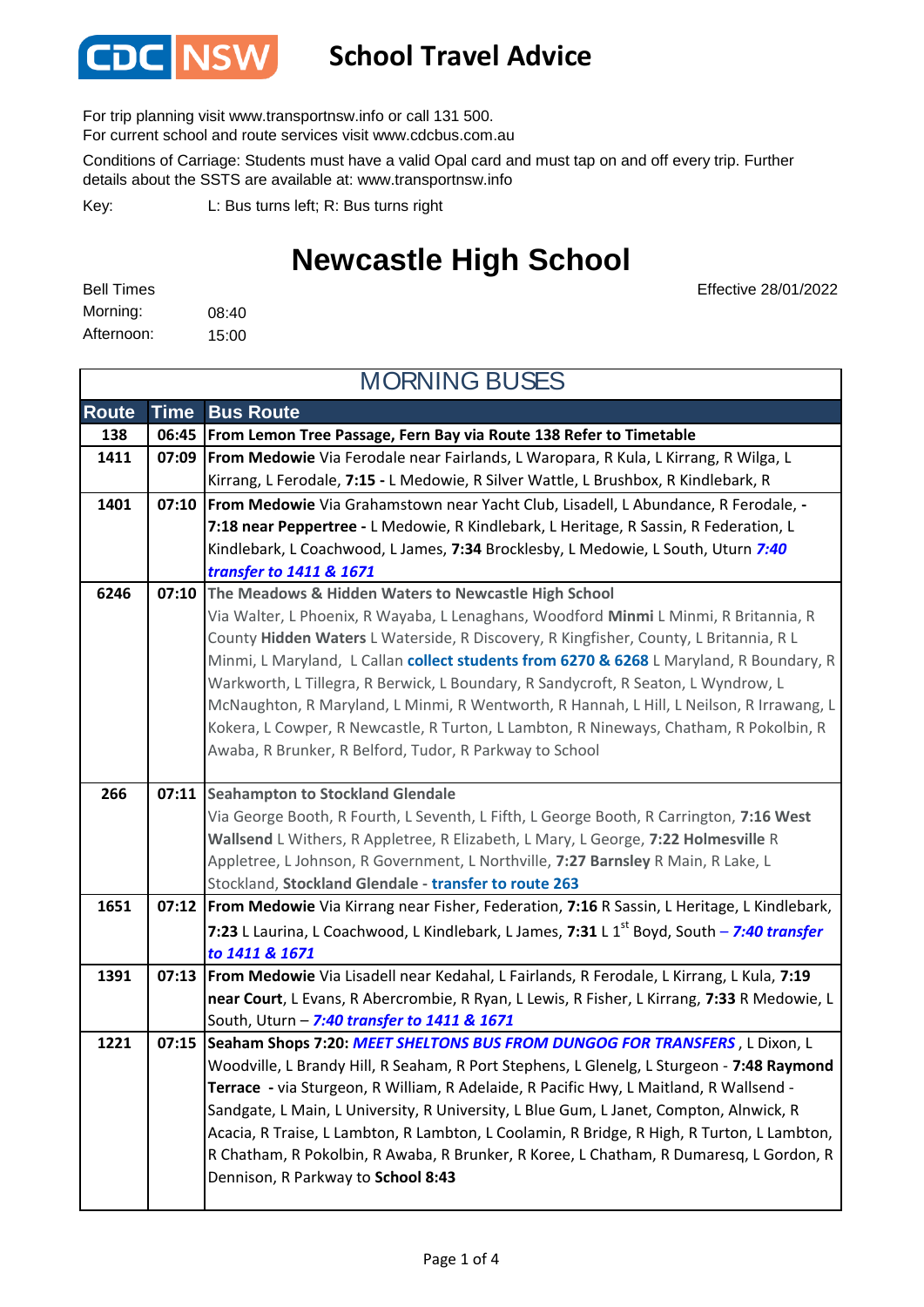|      |       | <b>CDC NSW</b><br><b>School Travel Advice</b>                                                                    |
|------|-------|------------------------------------------------------------------------------------------------------------------|
| 6270 | 07:15 | Minmi & Nikkinba Ridge to Maryland:                                                                              |
|      |       | Via Woodford St, R Minmi Rd Nikkinba Ridge R Bottlebrush Dr, R Churnwood, Maryland, L<br>Callan transfer to 6246 |
| 6268 |       | 07:19 The Outlook, The Sanctuary & Maryland to Maryland:                                                         |
|      |       | The Outlook via Brookfield, R Arbour, R Brookfield, L Minmi The Sanctuary L Kurraka, R                           |
|      |       | Tibin, R Awabakal, L Minmi, L Maryland, L Callan - transfer to 6246 see details above                            |
| 263  |       | 07:24 Cameron Park to Newcastle High School                                                                      |
|      |       | Via Portland, R Northlakes, R Elanet, L Flamingo, R Hilldale, L Peatmoss, R Harris, L Oakville,                  |
|      |       | R Minmi, L Main, 7:37 Edgeworth Shops R Lake, L Stockland, 7:45 Stockland Glendale -                             |
|      |       | collect pax from 266 - via Stockland, R Lake, R Main, L Main, 7:55 Cardiff Railway R                             |
|      |       | Newcastle, L Myall, R Charlestown 8:07 Charlestown Square Express to School Drop Only                            |
| 1671 |       | 07:31 From Medowie Via South near Medowie, R Championship, L Lakewood, R South, L Sylvan,                        |
|      |       | R South - 7:40 Collect overflow from 1411 - L Medowie, R Nelson Bay, Teal, R Cormorant,                          |
|      |       | Tourle, L Industrial, R Ingall, R Crebert, R Vine, R Industrial, Hannell, Stewart, L Parkway                     |
| 1421 | 07:40 | From Seaside via Seaside, L Norfolk, L Dune, R Seaside, L Nelson Bay, Bay Way Caravan                            |
|      |       | Park 7:50 transfer to route 138 (7:50) or cont. to Ferry Wharf via Nelson Bay Rd, L                              |
|      |       | Vardon, R Popperwell, R Taylor, L Nelson Bay, L Fullerton, L Hunter, R Mitchell -Stockton<br>Ferry Wharf 8:03    |
|      |       |                                                                                                                  |
|      |       |                                                                                                                  |
| 1461 | 07:40 | <b>From Seaside</b> via Seaside, L Norfolk, L Dune, R Seaside, L Nelson Bay <i>transfer at Bay Way</i>           |
|      |       | to route 138 (7:50)                                                                                              |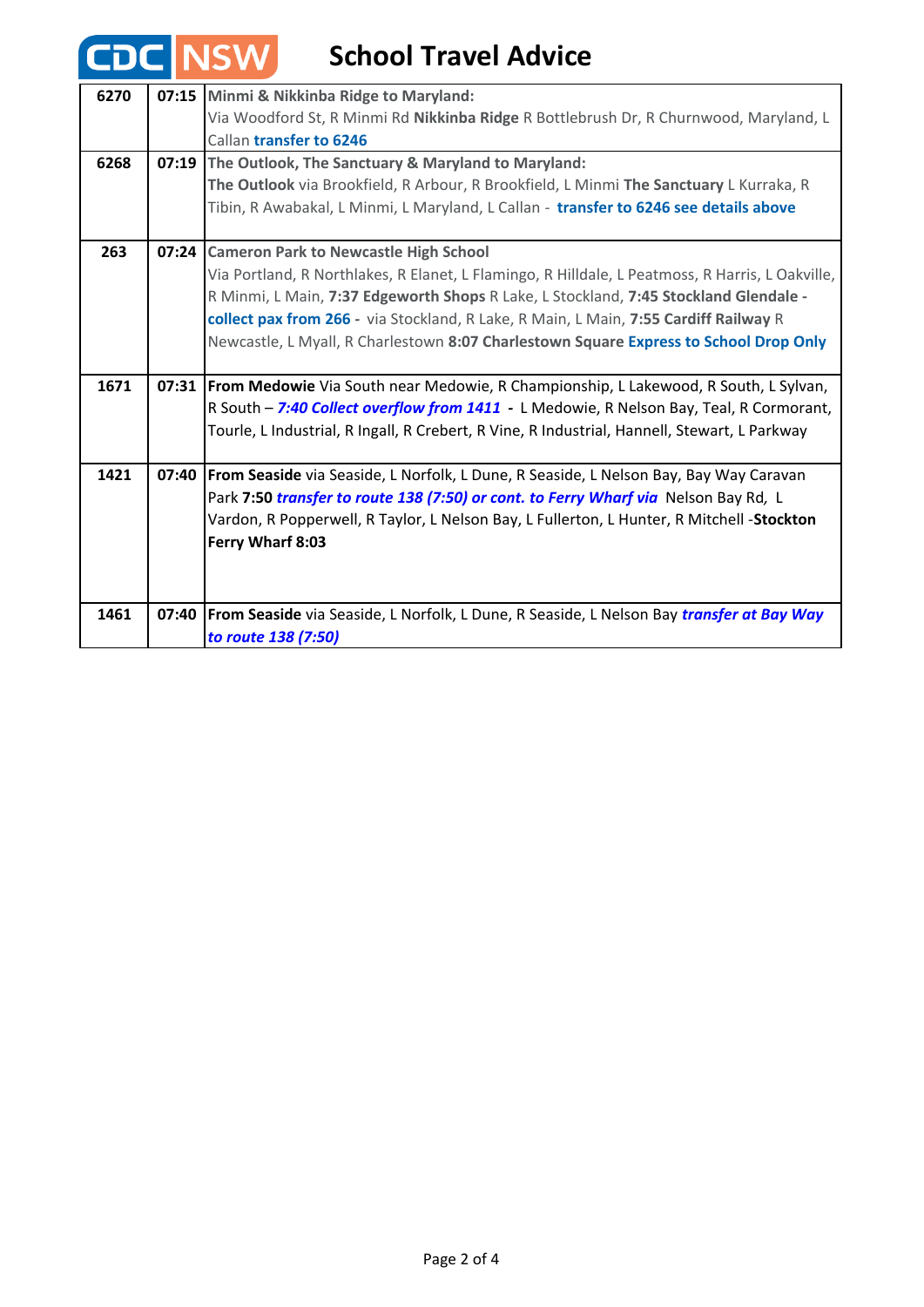

## AFTERNOON BUSES

| <b>Route</b> | <b>Time</b> | <b>Bus Route</b>                                                                                                                                                                                                                                                                                                                                                                                                                                                                                                                                                                                                                                                                                                                                                                                                                                                                                                                                                                                              |
|--------------|-------------|---------------------------------------------------------------------------------------------------------------------------------------------------------------------------------------------------------------------------------------------------------------------------------------------------------------------------------------------------------------------------------------------------------------------------------------------------------------------------------------------------------------------------------------------------------------------------------------------------------------------------------------------------------------------------------------------------------------------------------------------------------------------------------------------------------------------------------------------------------------------------------------------------------------------------------------------------------------------------------------------------------------|
| 1652         | 15:07       | First Drop South St Medowie - Pickup in Parkway Ave - U Turn at Smith St & Parkway, via<br>Parkway, R Stewart, Hannell, Industrial, R Tourle, Cormorant, L Teal, Nelson Bay, L<br>Medowie, R South, R Championship, L Sunningdale, L Lakewood, L South, R Sylvan, L South,<br>Boyd, R James, R Kindlebark, R Laurina, L Coachwood, L Kindlebark, R Brushbox, R<br>Silverwattle, R Medowie, R Kindlebark, L Heritage, R Sassin Cr, L Federation Dr, Straight<br>through RAB, R Fisher, L Lewis, R Ryan, L Abercombie, L Evans, R Kula, R Kirrang, R<br>Ferrodale, L Fairlands, R Lisadell to Kedahla 4:25                                                                                                                                                                                                                                                                                                                                                                                                      |
| 2204         | 15:07       | To Fern Bay, Seaside, Fullerton Cove Picks up in Parkway then does U turn at Smith,<br>Parkway, U turn at Denison, L Stewart, Hannell, Industrial, R Toule - Cormorant, L Teal,<br>over Stockton Bridge, Nelson Bay, R Taylor, L Popplewell, L Vardon, R Nelson Bay, via<br>Bayway, R Seaside, L Norfolk, L Dune, R Seaside, Fullerton Cove, L Nelson Bay, L Medowie,<br>R South, U turn at RAB, R Medowie, R Brocklesby, James, R Kindlebark, R Laurina, L<br>Coachwood, L Kindlebark, R Brushbox, R Silverwattle, R Medowie, R Kindlebark, L Heritage,<br>R Sassin, L Federation, Kirrang, R Fisher, L Lewis, R Ryan, L Abercrombie, L Evans, R Kula, R<br>Kirrang, R Ferodale, L Abundance, R Lisadell to Grahamstown & Richardson ** students for<br>Medowie are requested to catch 1652**                                                                                                                                                                                                                |
| 263          | 15:09       | <b>Newcastle High School to Cameron Park</b><br>Via Parkway, Express to Charlestown no stopping Charlestown Square via Frederick, L<br>Pearson, L Ridley, R Chapman, L Charlestown, L Myall, R Newcastle, L Main - Cardiff<br>Railway Station - R Main, L Lake, L Stockland, Stockland Glendale, transfer to Route 266<br>for Seahampton & 268 for Killingworth see details via Stocklands, R Lake, L Main, R<br>Minmi, L Oakville, R Harris, L Peatmoss, R Hilldale, L Flamingo, R Elanet, L Northlakes                                                                                                                                                                                                                                                                                                                                                                                                                                                                                                      |
| 6273         | 15:10       | Newcastle High School to The Meadows connection with 261 will change dependant on<br>traffic - driver to advise students on day<br>Via Parkway, turn at roundabout, via Parkway, L Tudor, Belford, L Brunker, L Melville, L<br>Chatham, L Koree, R Brunker, L Lambton, R Turton, L Young, L Newcastle at Blue Gum<br>transfer to 261 for The Sanctuary and Hidden Waters L Cowper, R Kokera, R Irrawang, L<br>Neilson, R Hill, R Hannah, L Wentworth transfer to 261 for The Sanctuary and Hidden<br>Waters L Minmi, Maryland R Maryland, L McNaughton, R Wyndrow, R Seaton, L<br>Sandycroft, L Boundary, R Berwick, L Tillegra, R Warkworth, L Boundary, L Maryland, R<br>Callan, R Maryland, L Minmi Nikkinba Ridge R Bottlebrush, R Churnwood, L Minmi The<br>Outlook R 1 <sup>st</sup> Brookfield, L Arbour, L Brookfield, R Minmi, L Woodford, to turn around, via<br>Woodford, Lenaghans, The Meadows R Wayaba, L Phoenix, R Walter, to turnaround, via<br>Walter, L Phoenix, L Forsythe, to turnaround |
| 138          | 15:20       | To Lemon Tree Passage, Mallabula, Tanilba Bay Via Route 138 refer to Timetable. At                                                                                                                                                                                                                                                                                                                                                                                                                                                                                                                                                                                                                                                                                                                                                                                                                                                                                                                            |
|              |             | <b>Mayfield Transfer Seaham students to route 140 3:47</b>                                                                                                                                                                                                                                                                                                                                                                                                                                                                                                                                                                                                                                                                                                                                                                                                                                                                                                                                                    |
|              |             | - then at Raymond Terrace, Seaham students transfer to route 1333                                                                                                                                                                                                                                                                                                                                                                                                                                                                                                                                                                                                                                                                                                                                                                                                                                                                                                                                             |
| 261          | 15:55       | <b>Wallsend to The Sanctuary &amp; Hidden Waters</b>                                                                                                                                                                                                                                                                                                                                                                                                                                                                                                                                                                                                                                                                                                                                                                                                                                                                                                                                                          |